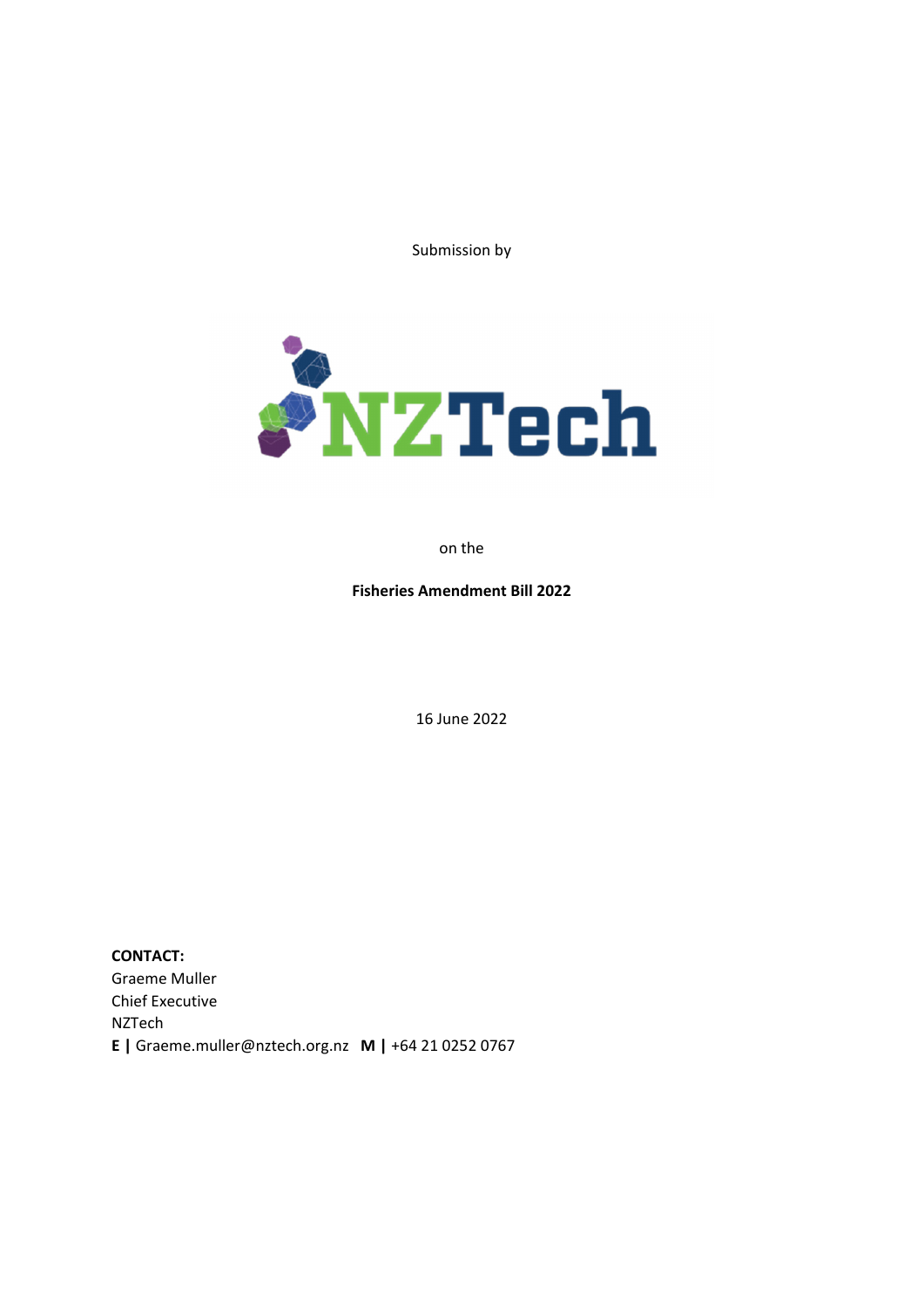

16 June 2022

# **NZTECH SUBMISSION ON THE**  *Fisheries Amendment Bill 2022*

#### **SUMMARY**

- 1. NZTech wishes to thank the Primary Production Committee for the opportunity to submit on the Fisheries Amendment Bill 2022.
- 2. NZTech supports the Bill's intent to make changes across several aspects of the fisheries management system, "to support a holistic, integrated approach to managing oceans and fisheries" and "to ensure commercial fishing is sustainable, productive and inclusive." The proposed changes include:
	- tightening commercial fishing rules for landings, discards at sea, and disposal on land;
	- creating new rules and regulations for offences and penalties, including new infringement offences and a system of demerit points;
	- creating a new defence of releasing catch to save marine mammals and other protected species;
	- introducing a more streamlined and responsive mechanism for commercial and recreational management decision making; and
	- amending the Fisheries Act 1996 to enable the use of on-board cameras to observe fishing activities that occur once the fish are brought onboard, including sorting, processing, and discarding of fish.
- 3. However, NZTech believes that the Bill needs to ensure that it does not contain barriers to the implementation of technology to achieve the bills intention, in particular noting technology's pace of change.

### **BACKGROUND**

- 4. NZTech is a member funded, not-for-profit, non-governmental organisation that represents 20 tech associations with over 1600 members who collectively employ more than 100,000 New Zealanders: over 10 percent of the New Zealand workforce.
- 5. Our purpose is to help create a more sustainable, equitable and prosperous New Zealand underpinned by technology. We do this by helping our members work together to connect the tech ecosystem, promote the importance of technology for New Zealand and New Zealand technology for the world, and help advance the growth of the tech ecosystem and the New Zealand economy.
- 6. Our members include New Zealand tech exporters, local and multinational IT firms, startups, universities, government agencies, financial service providers and large corporate users of technology.

### **COMMENT**

7. NZTech supports the Bill's intent to strengthen New Zealand's fisheries management system by encouraging better fishing practices1